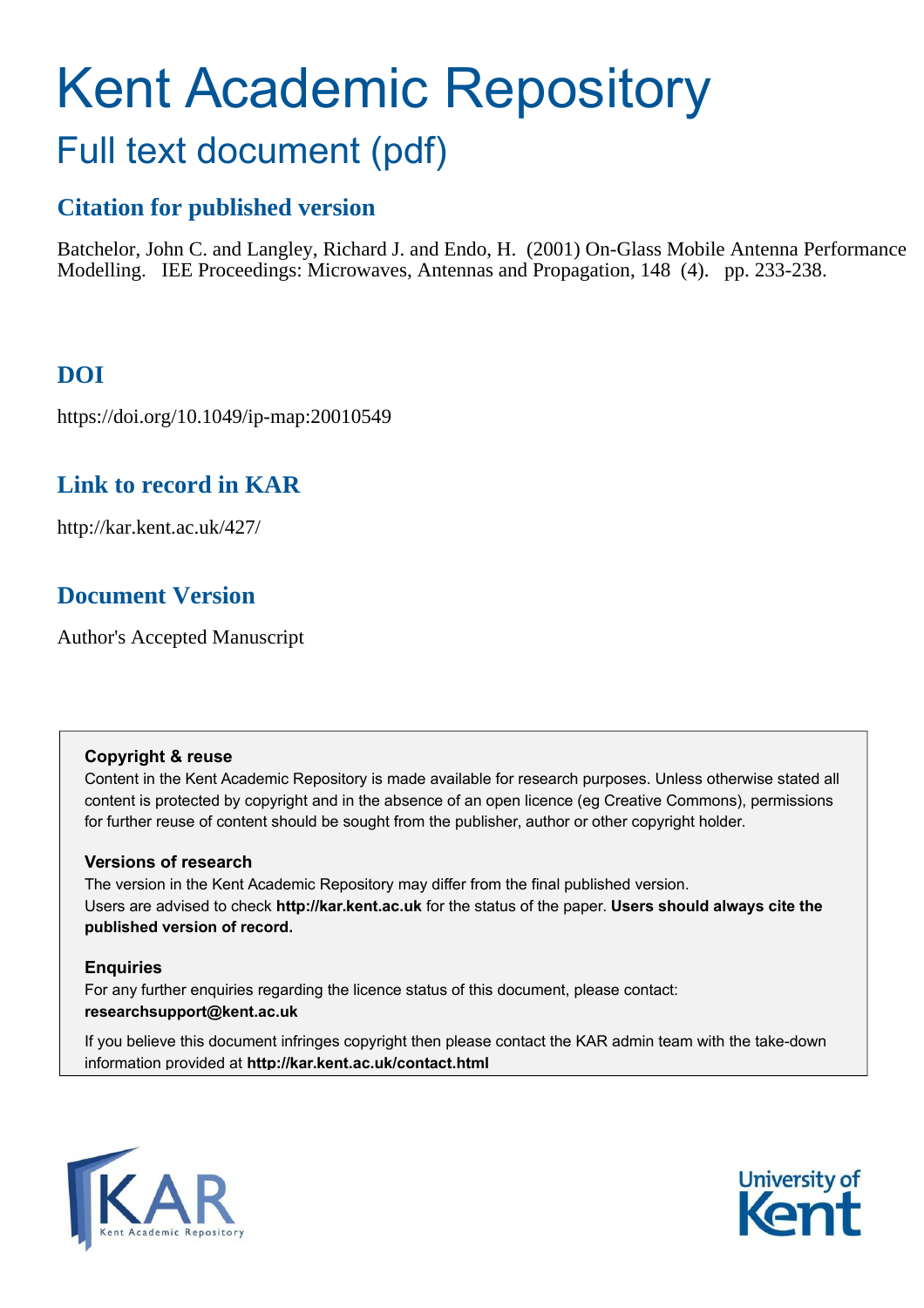# **Modelling and performance of conformal automotive antennas**

L. Low, R. Langley and J.C. Batchelor

This paper is a postprint of a paper submitted to and accepted for publication in IET Microwaves, Antennas and Propagation and is subject to Institution of Engineering and Technology Copyright. The copy of record is available at IET Digital Library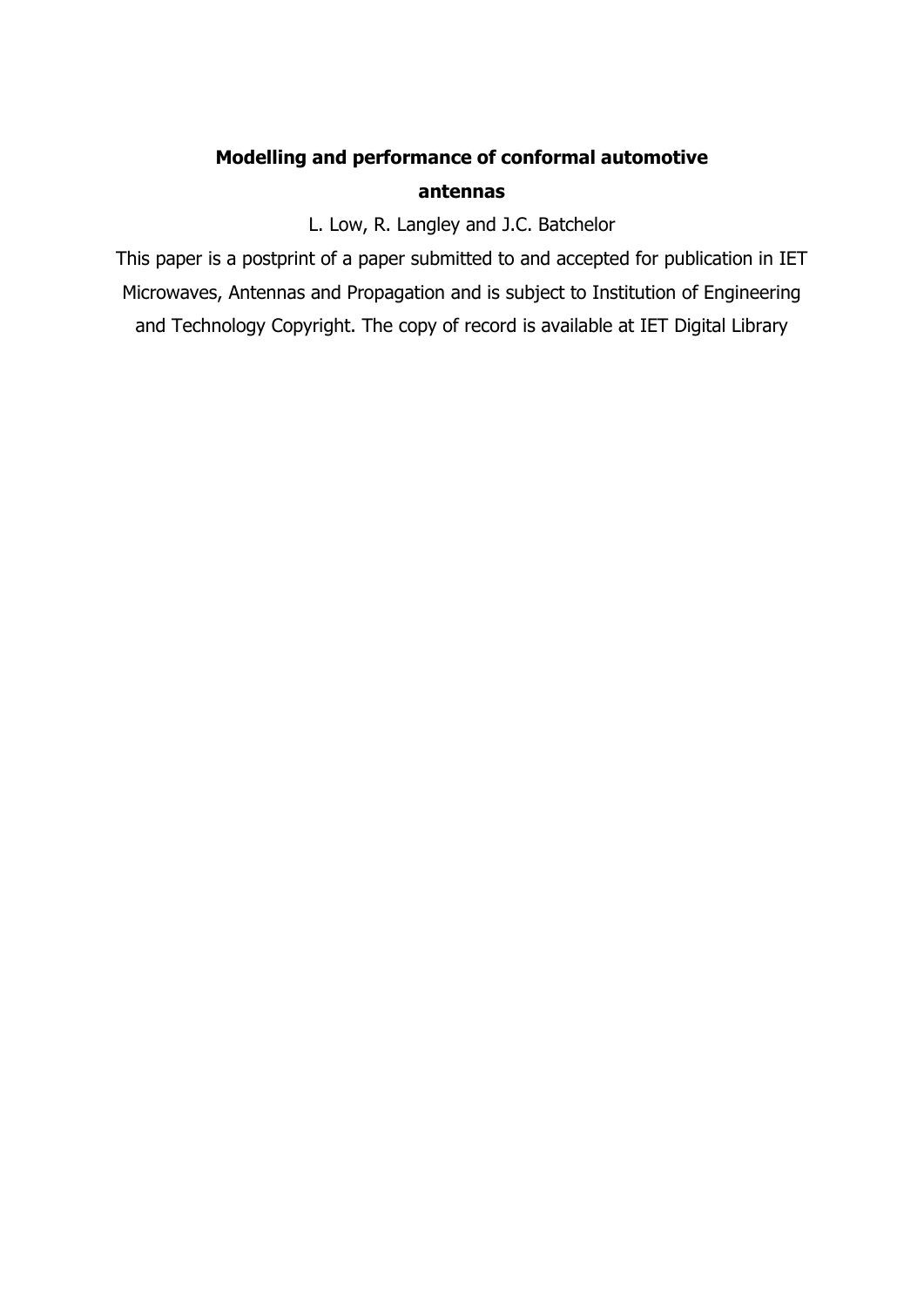## **Modelling and performance of conformal automotive antennas**

L. Low, R. Langley and J.C. Batchelor

## Abstract:

The modelling of an automotive antenna printed on a glass window is described. Simulations are compared with measurements to verify the model at 100 MHz. Simulations include the entire external car body generated from mechanical CAD data and transformed into an appropriate electromagnetic model. The feed position, element design and antenna orientation for optimum gain are investigated. Surface current distributions over the vehicle are illustrated for different antenna positions. Simulated and measured radiation patterns are acceptable for prototype antenna design.

## 1.0 Introduction:

Advanced electromagnetic simulation tools and modern computers have opened up areas where analysis and modelling were beyond most expectations only 10 years ago. One such area is the design and simulation of hidden antennas on automobiles where the complexity and size of the vehicle even at relatively low frequencies present a very demanding electromagnetic analysis problem. Owing to the high costs involved in developing and measuring antenna performance on a vehicle, it is highly desirable to be able to rely on simulation tools. There are many locations in which low frequency antennas can be placed on an automobile but in most cases the glass window areas are used. Several studies have reported modelling studies for this type of antenna [1–7] using methods ranging from geometric optics to the method of moments and time-domain techniques. Many of these studies used simplified body shapes lacking design detail and omitted the glass substrates supporting the antennas. In higher specification automobiles, an antenna diversity system is often used with either two or four hidden antennas [8], as printing the antennas on glass inevitably reduces their individual performance when compared with a roof mount monopole. However, to keep costs down, a single hidden antenna is deployed on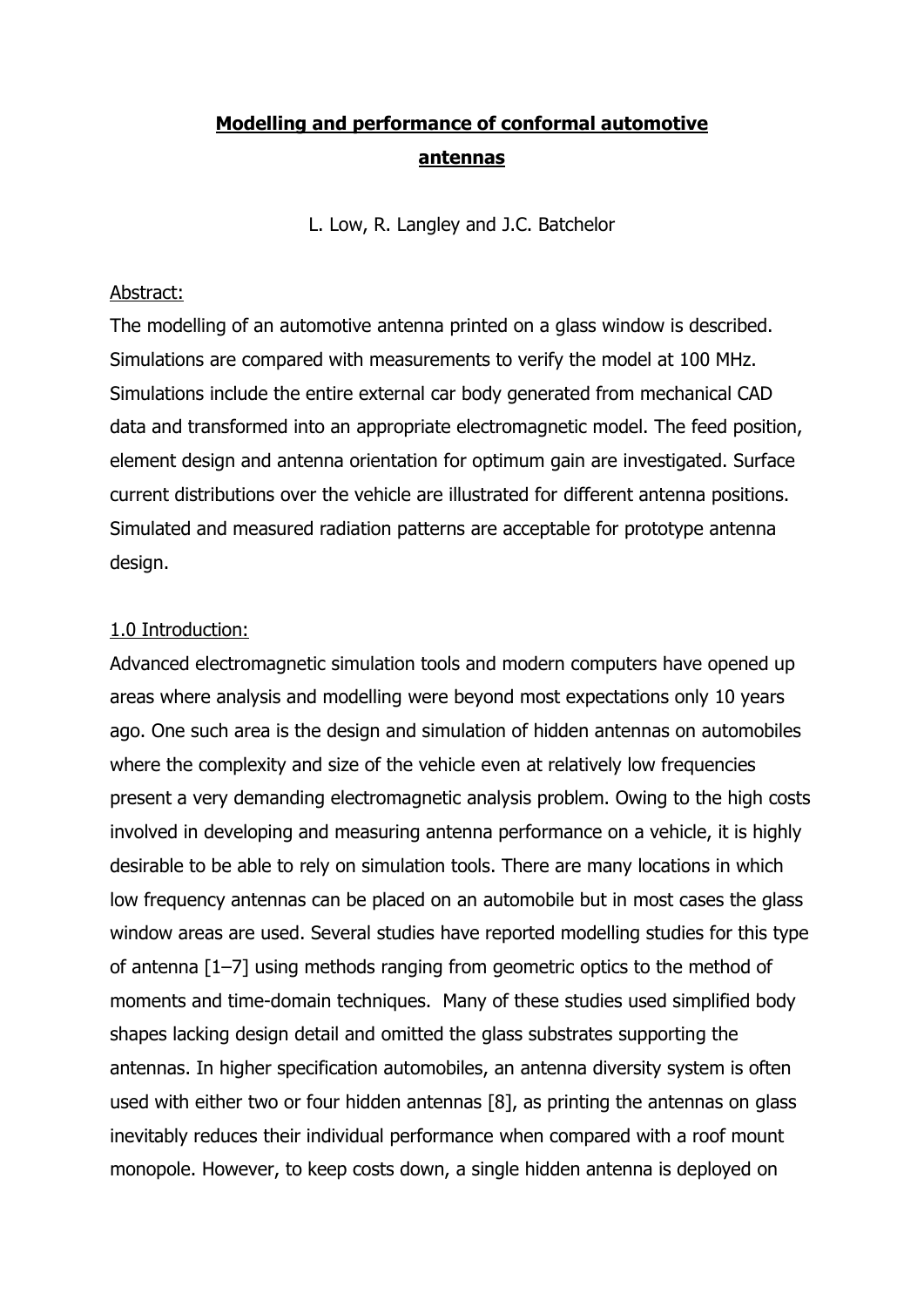many lower range cars. The performance of a single active antenna can be improved by employing switched parasitic antennas whose load phasing can be varied [9]. An alternative diversity antenna was reported in [10] where a planar printed antenna was placed under a plastic panel in the roof of a vehicle. Other studies have focused on higher-frequency antenna performance on vehicles [11–14] where modelling the complete automobile becomes a formidable problem.

This paper describes the performance and simulation of a side window glass-based antenna for operation across the FM frequency band from 88 to 108 MHz. This type of antenna is commonly employed on 4 \_ 4 sports utility vehicles and estate cars. The antenna geometry is simple and the antenna is often part of a diversity system with other antennas on the opposing quarter window and the rear window. The glass windows are included in the model as they affect the impedance match and antenna resonant frequency, and cause signal scattering. The antenna is fed using an unscreened flying lead from a matched amplifier as it is customary in automotive systems. This introduces some uncertainty into impedance measurements and the modelling of the port due to the variable routing of the wire during assembly. For this reason, the agreement between simulation and measurement of the impedance of vehicle antennas tends to be poor as noted in several papers [3, 6, 10]. The car used in this work was a Volvo V70 estate car (see Fig. 1), where the rear quarter window and antenna are clearly seen. The A, B, C and D pillars on the body are labelled.

This paper examines the geometry of the antenna and compares simulation results with measurements. The importance of the feed location and antenna orientation are analysed with respect to the overall antenna radiation performance and polarisation properties. The model of the body shell used in the simulations was derived from CAD data and refined into a suitable detailed electromagnetic model as shown in Fig.1. The model was composed of the external panels with internal components such as inner door skins, steering mechanism and internal furnishings omitted to keep the simulation problem as simple as possible. CST Microwave studio was used as the simulation software, which is based on the finite integration timedomain method. The direct importation of CATIA model data for the car components into Microwave Studio has proven to be problematic. Detail in the CATIA model data of a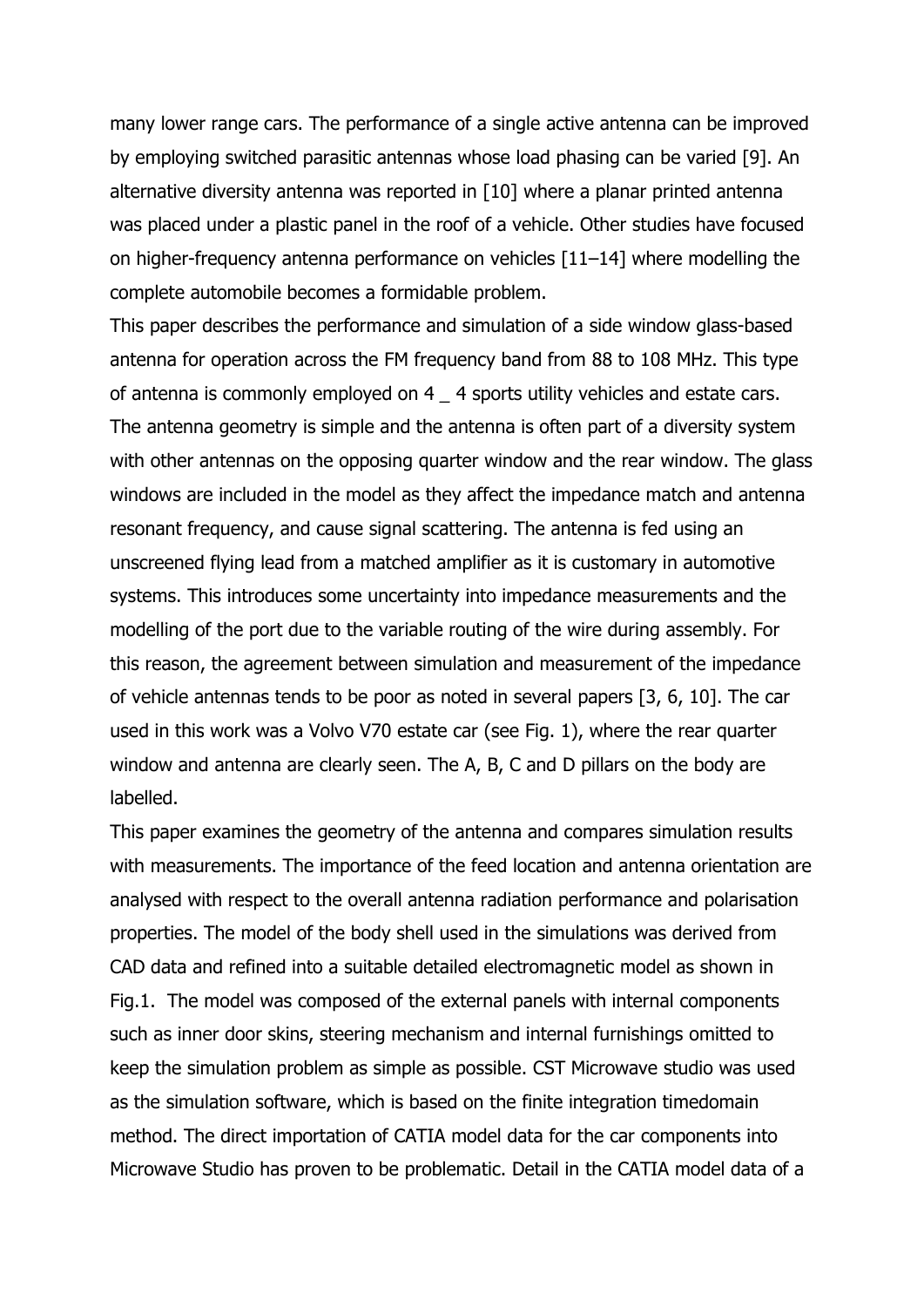complete vehicle without engine parts supplied by the manufacturer estimated at 4– 5 GB. When the major metallic parts are selected, this reduces to 400–500 MB and is still far in excess of requirements for electromagnetic modelling even with some simplification. The numerous surfaces must be meshed into a coherent electromagnetic model that can be handled by the simulator. These factors require that the car geometry must be simplified to a greater or lesser degree. Simplification can be attained by reducing the number of faces either by altering the geometry using the original CAD software that was used to create the geometry or an alternative CAE package such as CADFix or FEMAP. The data file for the whole car model was reduced from around 500 to 40 MB to produce a detailed electromagnetic structure which is far more manageable (see Fig. 2). The car was measured on the outdoor vehicle test range at Harada Industries Research Centre in the UK. This is a far field measurement range of 75 m long. The car is rotated on a metal turntable of 6 m in diameter. The transmitter source log periodic antenna is located at a height of 3 m on a mast and can be switched between horizontal and vertical polarisation.



Fig. 1 Car with the side quarter window antenna A, B, C, D pillars are labelled

## 2 Antenna geometry

Fig. 3 shows the geometry of the antenna and its dimensions in the window aperture. The antenna has four elements and is fed from the top using an unscreened flying lead from a matched amplifier. The antenna was printed using highly conducting ink of 1.5-mm width and was modelled as wires with perfect conductivity. Wires were used instead of fine slanted striplines in CST Microwave Studio as they are not prone to critical cell expansion; where a critical cell is when it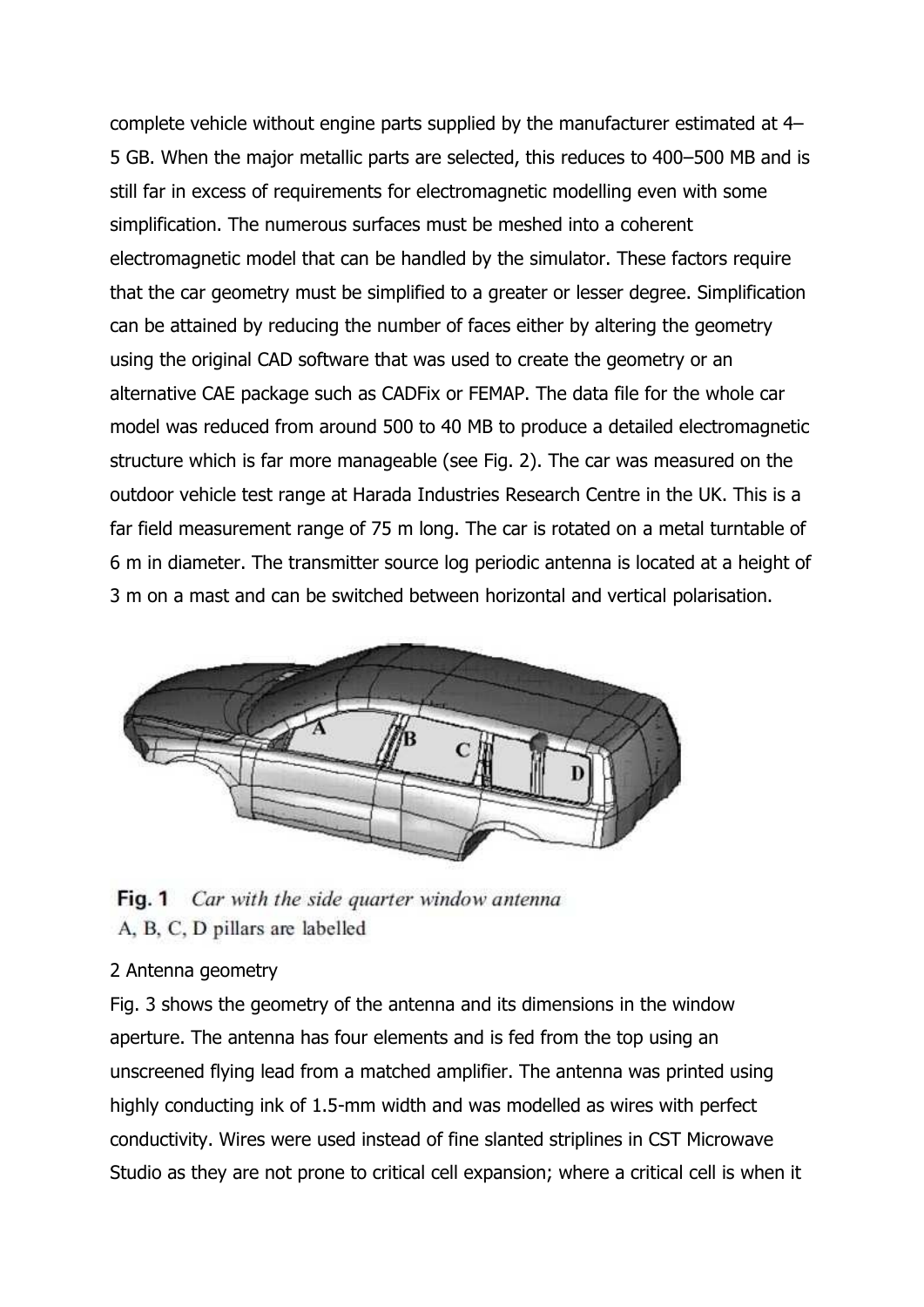is completely filled with a perfect conductor. The glass was 3-mm thick with a relative  $\varepsilon$  of 6.75 and loss tangent of 0.02. The antenna was printed on the inside face of the glass. The input impedance study here concentrates on the simulated antenna performance. Measurements of the resonant frequency were within 5% of the simulations and show the same bandwidth broadening as the number of elements was increased.



 $Fig. 2$ Vehicle grid model derived from CAD data



Geometry of the rear quarter side window antenna fed Fig.  $3$ from top

It is interesting to note that the size of the window aperture is in the region of a quarter wavelength and that the lengths of the vertical elements are very much shorter than the required quarter-wave monopole antennas in the FM band. The quarter wave antenna length should be about 530 mm for the upper frequency band at 108 MHz. However, the vertical elements of the antenna as shown in Fig. 3 are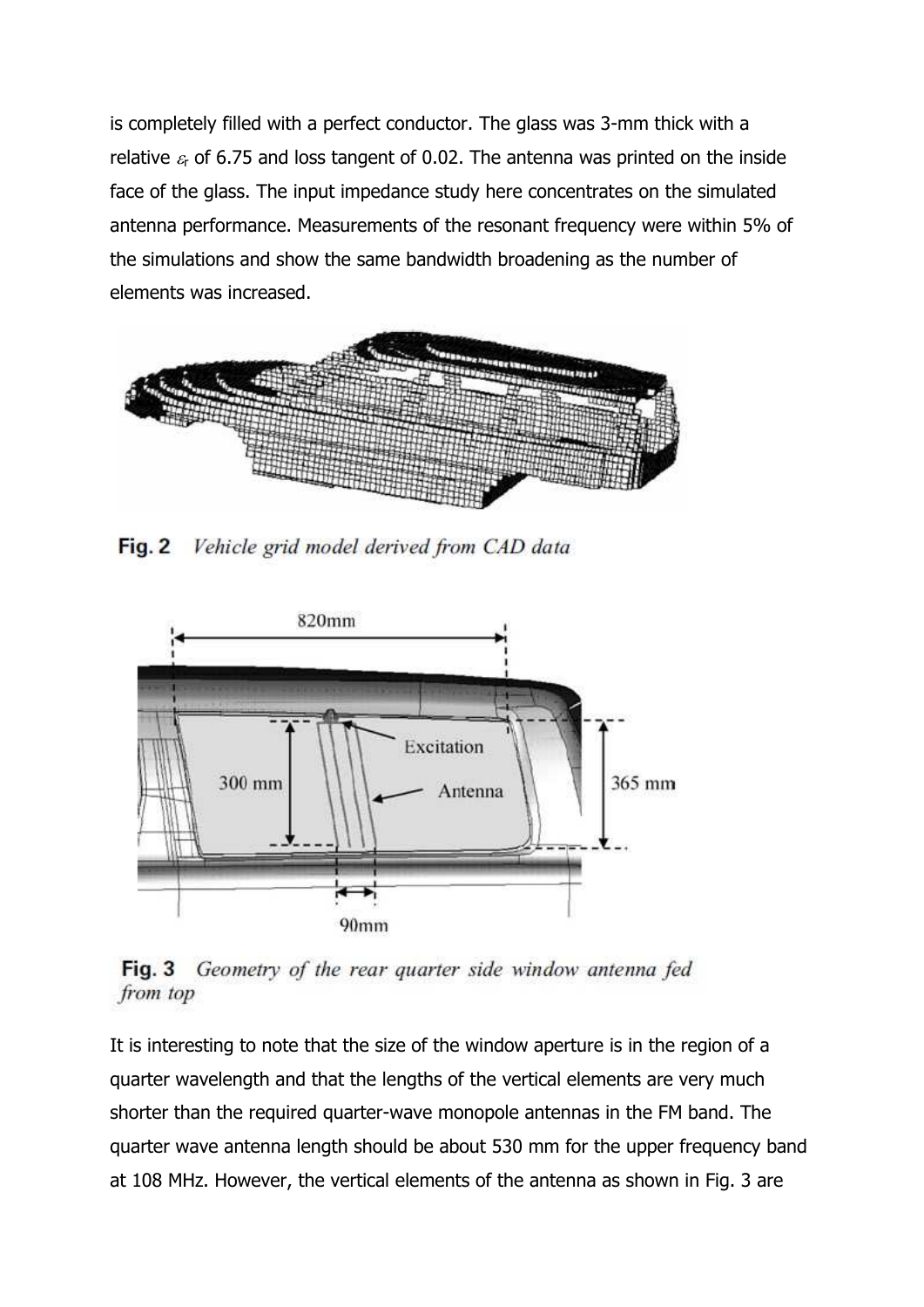316-mm long, too short to be resonant in the FM band and there is substantial and complex coupling between the antenna element and the vehicle window aperture which will be discussed later. It is desirable for the FM antenna to occupy the least area possible so that other communication antennas such as TV, keyless entry and digital audio band antenna can be mounted on the same glass area. The antenna in Fig. 3 has four linked monopole elements and the investigation started by examining the monopole antenna and changing the number of elements from 1 to 4. Fig. 4 shows the simulated return loss for the antenna with one, two, three and four elements forming the monopole. It is seen that the bandwidth for a single-element monopole was narrow and the resonance was higher than the top end of the FM band at 115 MHz. As the number of elements is increased, so the resonant frequency was reduced and the bandwidth increased. With four elements, the antenna has a good impedance bandwidth over the entire FM band (88–108 MHz), the return loss was 28 dB or better which is good for a glass-based FM broadcast reception system. There are two strong resonances at both ends of the FM band, that is, from Fig. 4 at 86 and 105 MHz, that combine to provide a broad impedance bandwidth. The return loss is sensitive to the spacing between the roof of the vehicle and the horizontal element of the antenna. In this case, the distance from the top of the roof to the horizontal element of the antenna was 30 mm. Reducing the number of elements simply reduces the bandwidth but it would be possible to use three elements if necessary.



Fig. 4 Simulated return loss of the antenna system with variable number of slanted vertical strips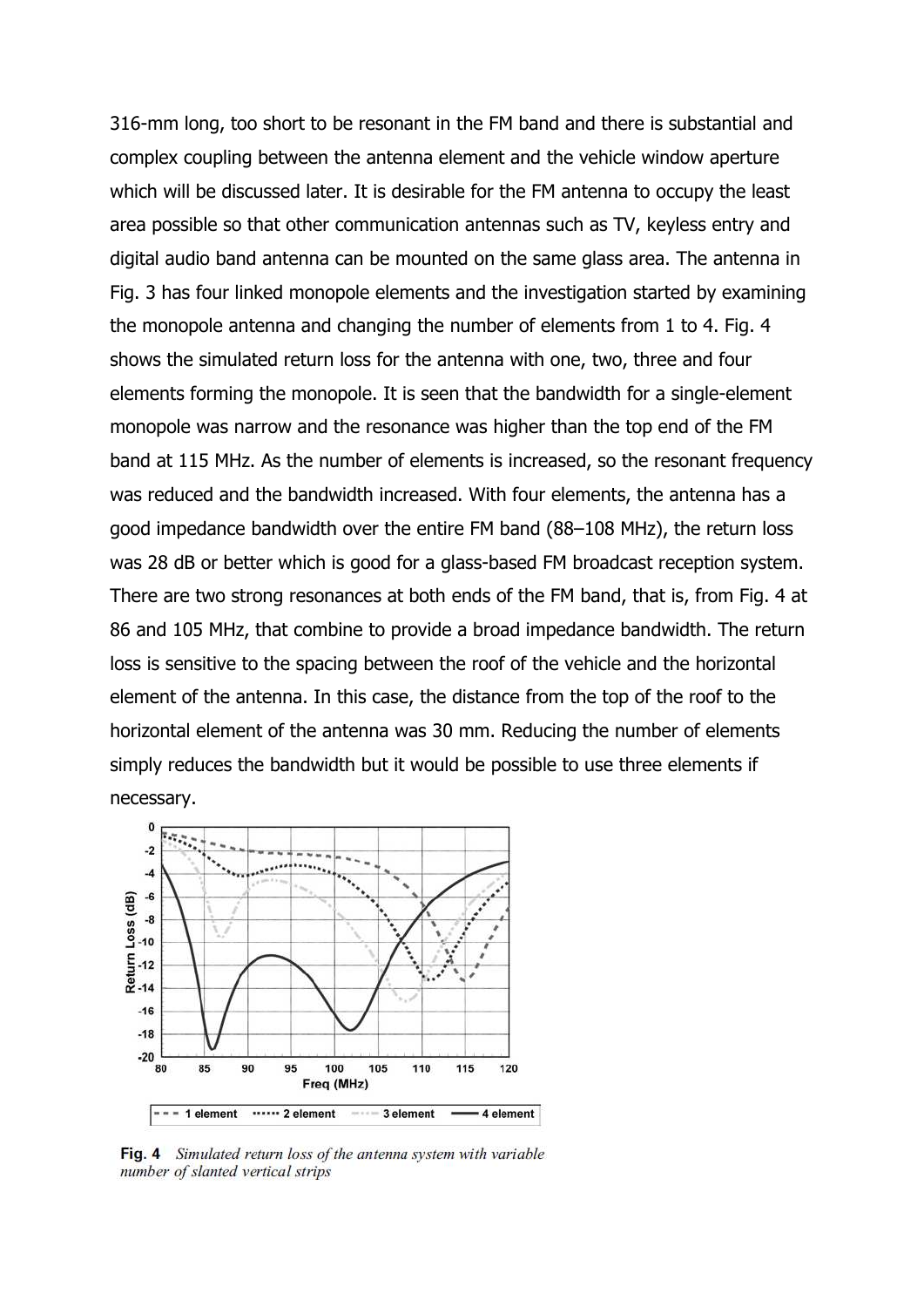#### 3 Radiation patterns

The azimuth radiation patterns of the four-element configured quarter window antenna have been computed and measured. In general, a vehicle will receive signals from some distance, and the azimuth plane gives a good indication of received power performance at the car antenna. The gains of the side window antennas have been compared with a reference monopole antenna mounted at the centre of the roof [10]. The measured gain for the reference monopole was 1.0 dBi vertical polarisation, 210.9 dBi horizontal polarisation, whereas the measured gain for the side window antenna was 23.9 and 28.2 dBi, respectively. The measured azimuth radiation patterns were taken over the entire FM band on the open site facility with low interfering signal levels from surrounding FM broadcast transmitters. As an example, the measured and simulated vertical and horizontal radiation pattern plots taken at 100 and 107 MHz are compared in Fig. 5. The radiation patterns for 88 MHz are discussed in a later section. Fig. 5 shows typical plots and demonstrates the ability of the model to predict the radiation performance. The absolute power levels between the measured and computed radiation patterns are arbitrary and the following comparisons are made on the basis of shape rather than power level. For the case of 100 MHz, the general omni-directional shape of the vertical polarisation pattern in Fig. 5a is better predicted than the more complex horizontal pattern in Fig. 5b, in particular, the nulls towards the rear of the car. Similar comments can be made for the patterns at 107 MHz. There was more radiation towards the rear of the car for vertical polarisation (Fig. 5c) at this frequency than at 100 MHz, whereas the prediction of the nulls in the horizontal patterns in Fig. 5d was good at some angles and not others. In general, it can be extremely difficult to predict accurately the position of the nulls. Nulls are caused by cancellation of two near-identical signal components, and very small changes can cause large changes in the behaviour of the nulls. The impact of all the internal furnishings on the radiation patterns is being determined in a follow on study but early indications show that the seats are particularly important within the car body cavity and affect the radiation pattern nulls. Although the agreement between the measured data and the predicted radiation patterns is not perfect, it is sufficiently accurate for initial design purposes. Nulls are also predicted in the correct positions in many cases.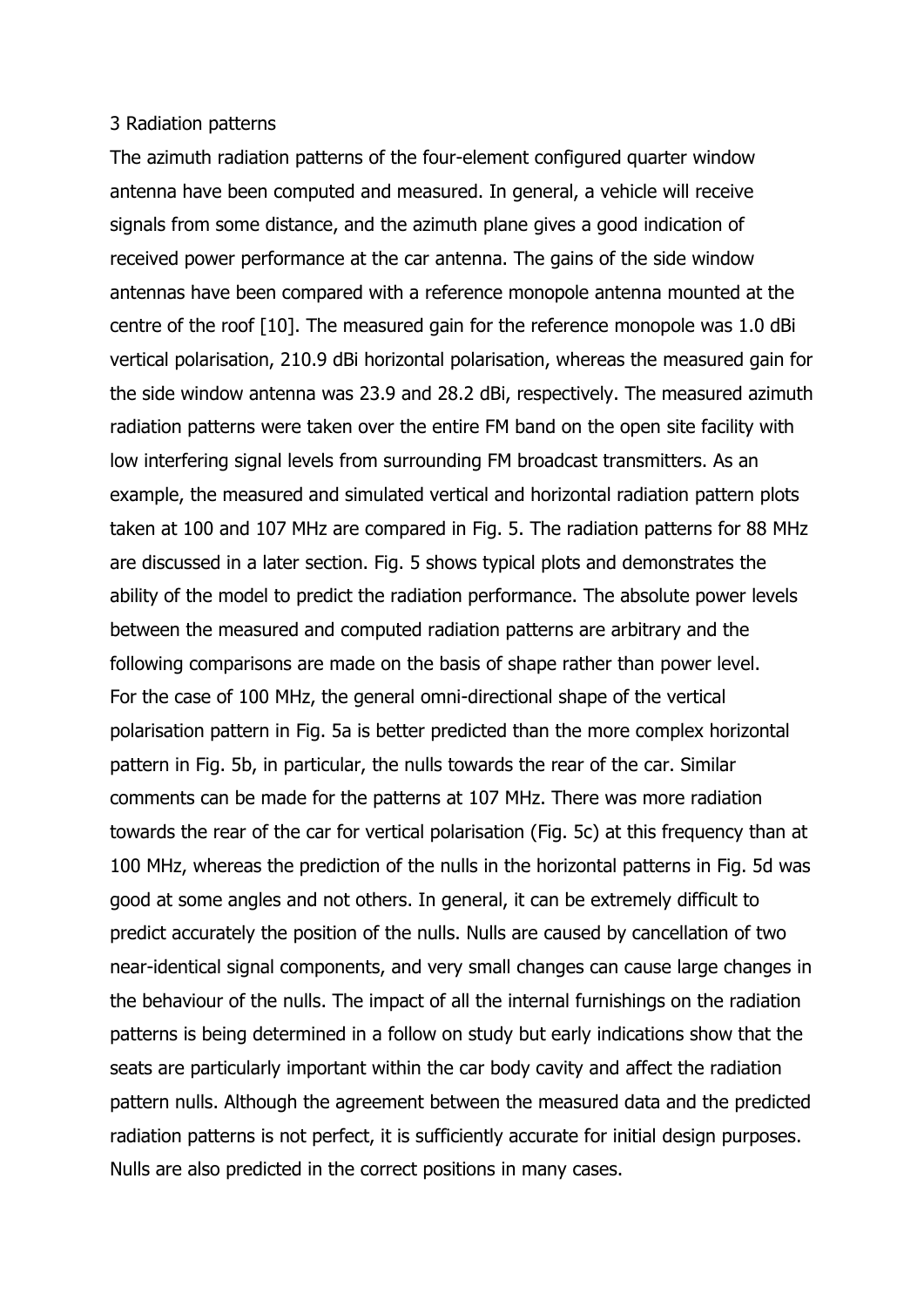

Fig. 5 Simulated and measured radiation patterns for the window antenna a At 100 MHz  $b$  At  $107$  MHz Measured Simulated

#### 4 Polarisation performance

It is desirable for vehicular FM broadcast reception antennas to receive in both polarisations for a number of reasons. For example, vertical polarisation is predominantly broadcast in the UK, whereas in the rest of continental Europe horizontal polarisation is widely used. In the USA, either slant 458 linear or circular polarisation is used. In addition, the configuration is useful for the reception of broadcast signals when the polarisation of the transmitted signal is changed due to multipath and ground reflections. For a mast antenna and for antennas in large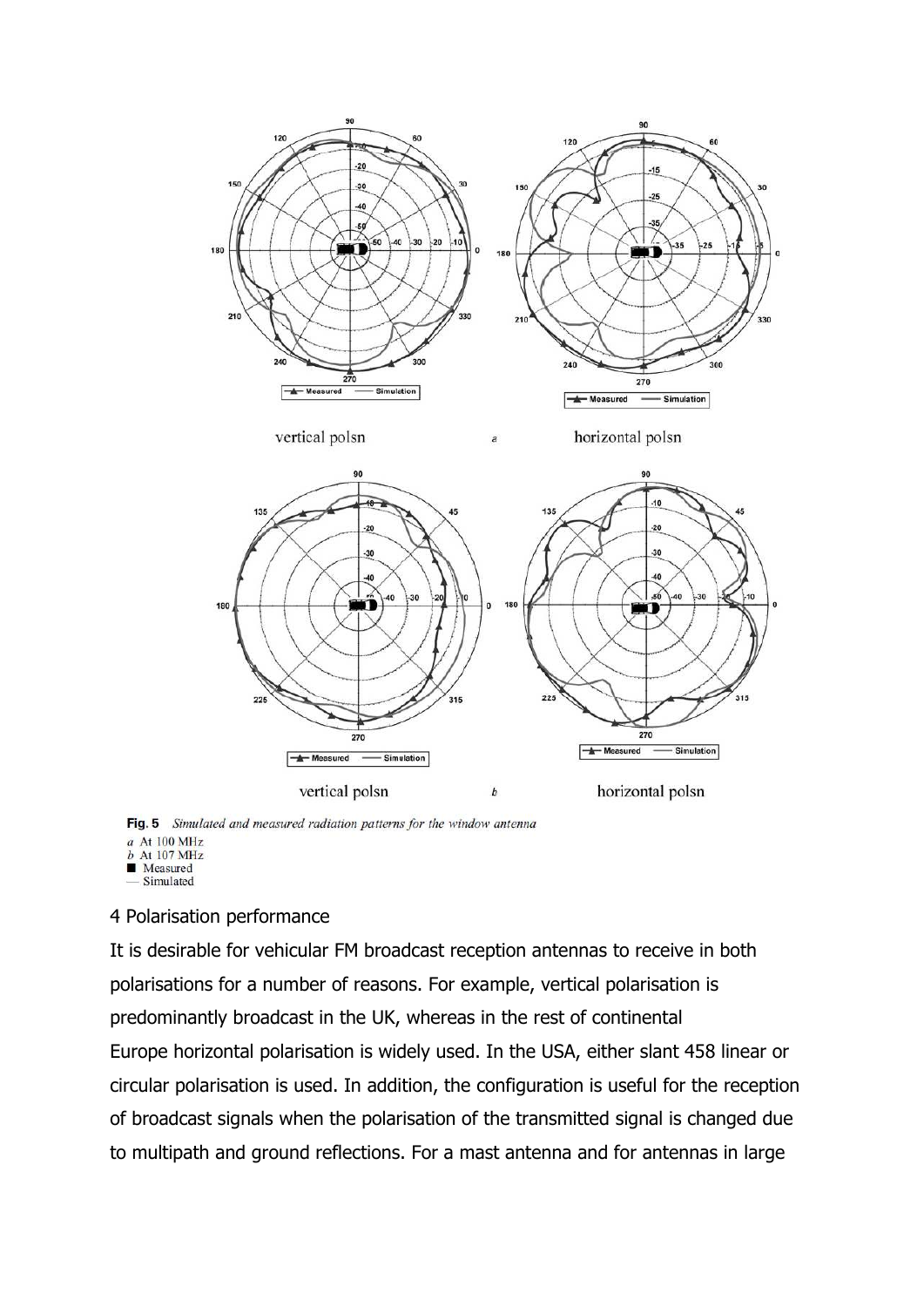apertures, it is often possible to slant the antenna from a vertical position to improve the horizontal polarisation performance at the expense of the vertical so that the received power levels are within about 7 dB. However, this may not always be achievable when the antenna is placed in a confined space as in the case of the quarter window antenna where changing the slant angle of the antenna has no significant effect on the respective polarisation gains because of the fact that it is exciting an aperture and body currents on the car rather than the antenna element. In the case of the side window antenna, the difference in the measured power levels between the vertical and horizontal polarisation varied across the frequency band from 28 to 213 dB.

#### 5 Effect of varying antenna feed position

There are many possible locations where the antenna can be fed on the quarter window. The feed point may be specified by the manufacturer due to the proximity of airbags and actuators, other electronics and so on. However, as the antenna performance is critical in a confined space we have examined the performance of the antenna as the feed point was varied. Using numerical simulation, this section investigates how the feed position of the antenna can affect the power received by the antenna. The same basic antenna structure was used for the various feed locations but the lengths and slant of the elements were modified for optimal impedance match at each feed location. Fig. 6 shows the various feed locations on the quarter window that were used, and the actual feed position was chosen to give a reasonable impedance match. In addition, an 80-cm long monopole antenna positioned on the car roof at its centre was simulated as a reference antenna for comparison. The results presented are derived from the simulated radiation patterns at a frequency of 90 MHz which is representative of the overall performance of the antennas. An error bar graph format is employed to show the average radiated power from the antenna, together with the minimum and maximum radiated levels. The average maximum and minimum power levels for vertical and horizontal polarisation for the various feed positions are plotted in Fig. 7. Readings were taken over  $360^\circ$  in the azimuth plane, and the power levels are normalised to the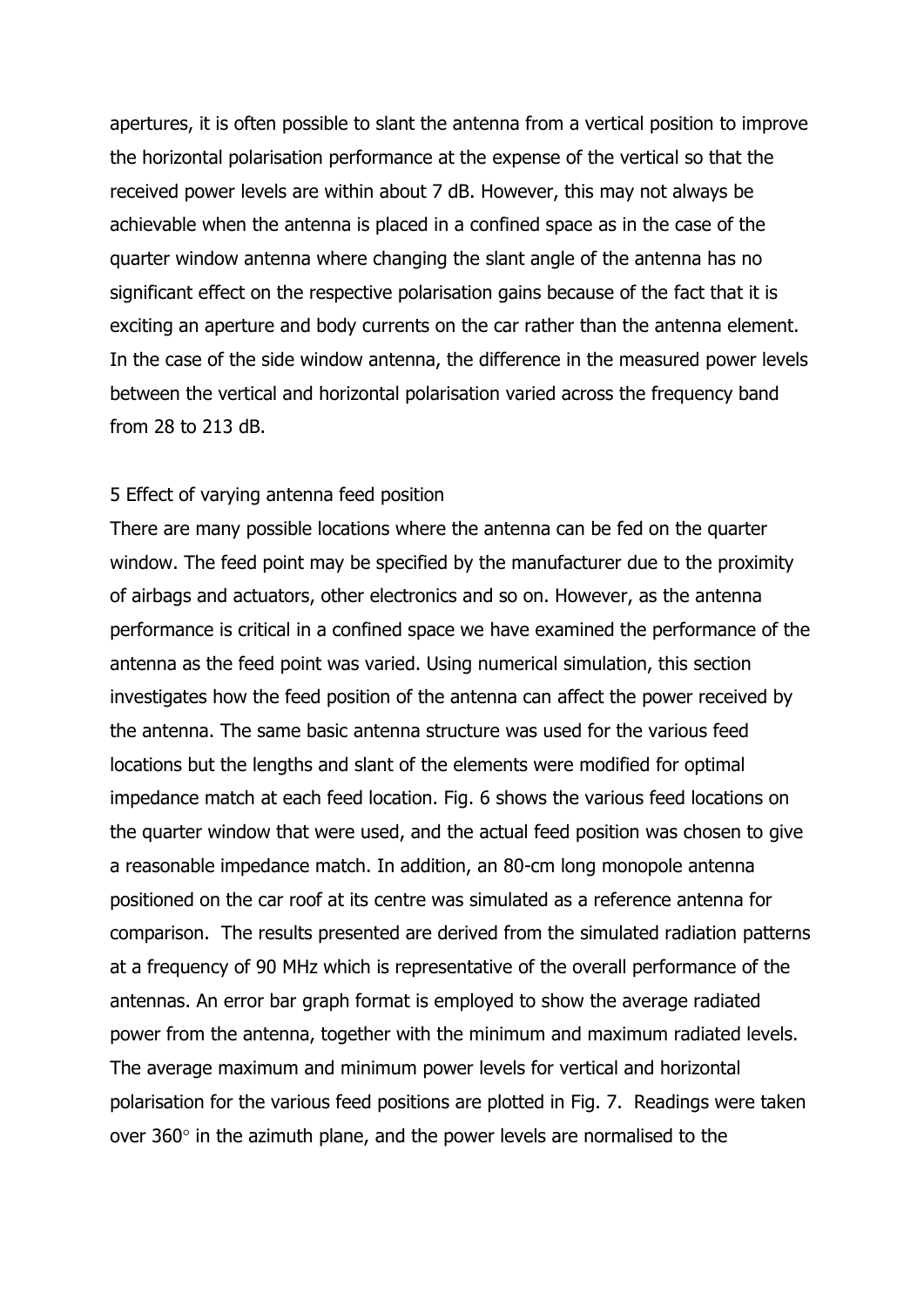maximum value of a vertically polarised component of the whip monopole antenna placed at the centre of the roof.



Fig. 6 Experimental setup for various feed point locations

- a Top
- $b$  D pillar
- $c$  Bottom
- $d$  C pillar

This gives a reference to the performance of the antenna compared with a roof antenna. The difference between the maximum and minimum values gives an approximated indication of the omnidirectional properties of the patterns. A small difference between the values represents a pattern that is relatively omni-directional and a large difference (.10 dB) indicates that a strong null is present in the radiation plot. Nulls are important for diversity systems but are a problem if a single antenna receiving system is used. Fig. 7 shows that the minimum difference in nulls in both polarisations is more than 10 dB and is particularly variant for horizontal polarisation. Hence, all feed locations are suitable for implementation in a diversity system where patterns' nulls are important. Comparing the vertical polarisation component of the antenna at feed position 1 (top fed) of the quarter window to the reference whip monopole antenna, Fig. 7a shows that there is a difference in max radiated power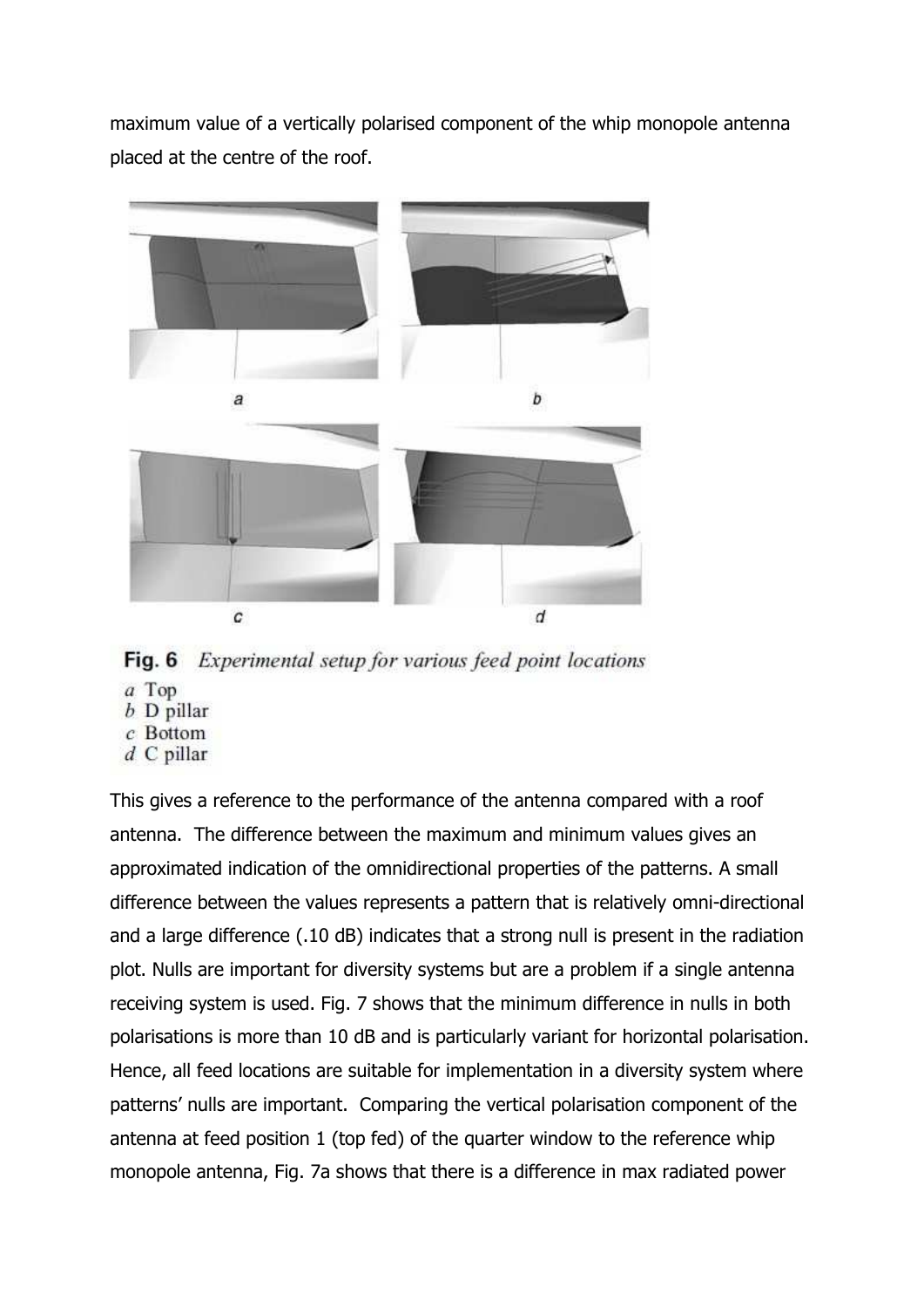level of less than 1 dB and on average it was just 5 dB lower, a strong performance for a hidden antenna. For feed positions 2 and 3, a difference in average power level of 8–9 dB below the roof monopole was recorded, whereas at feed position 4 the average level was 22 dB down, much of the power being radiated into other planes. It is typical for a vertical polarised component of a whip monopole antenna to be 7– 10 dB stronger than the horizontally polarised component. From Fig. 7b, it can be seen that the horizontal polarisation performance of the antenna at feed position 2 was strongest, closely followed by position 1 with feed positions 3 and 4 having low average power levels although very high variations between maximum and minimum power levels. Overall, it might be concluded that the original feed position 1 or position 2 has optimum performance for non-diversity operation. The radiation patterns of the antenna when fed in the different locations are shown in Fig. 8. The patterns are normalised to 0 dB. The patterns show that the feed position significantly affects the shape of the radiation pattern and the positions of nulls generated especially so for horizontal polarisation. The results for feed position 1 have the best overall symmetry for reception but perhaps position 4 provides most diversity reception possibilities when combined with other antennas as it shows both diversity in the position of the nulls and significant power level changes (.15 dB) in azimuth around the car.

6 Surface current analysis Fig. 9 shows the current induced in the vehicle body at 90 MHz by the quarter window antenna when it was fed in various positions around the quarter window. When the antenna was fed on the top of the quarter window, there are strong currents around the C and D pillars (see Fig. 1) surrounding the glass. The currents extend from the C pillar towards the rear wheel arch and are uniform on the top rim of the window. Currents are also induced on the A and B pillars with a weak standing-wave-type current pattern on the bonnet. Comparing the radiation plots with the currents, it is interesting to note that these strong currents add constructively at 90 MHz to form an almost omnidirectional pattern in the vertical polarisation and has created nulls at  $90^{\circ}$  and  $180^{\circ}$  in the horizontal polarisation. When the antenna feed position is changed from the top feed to the bottom feed, Fig. 9c shows that the currents on the roof area above the window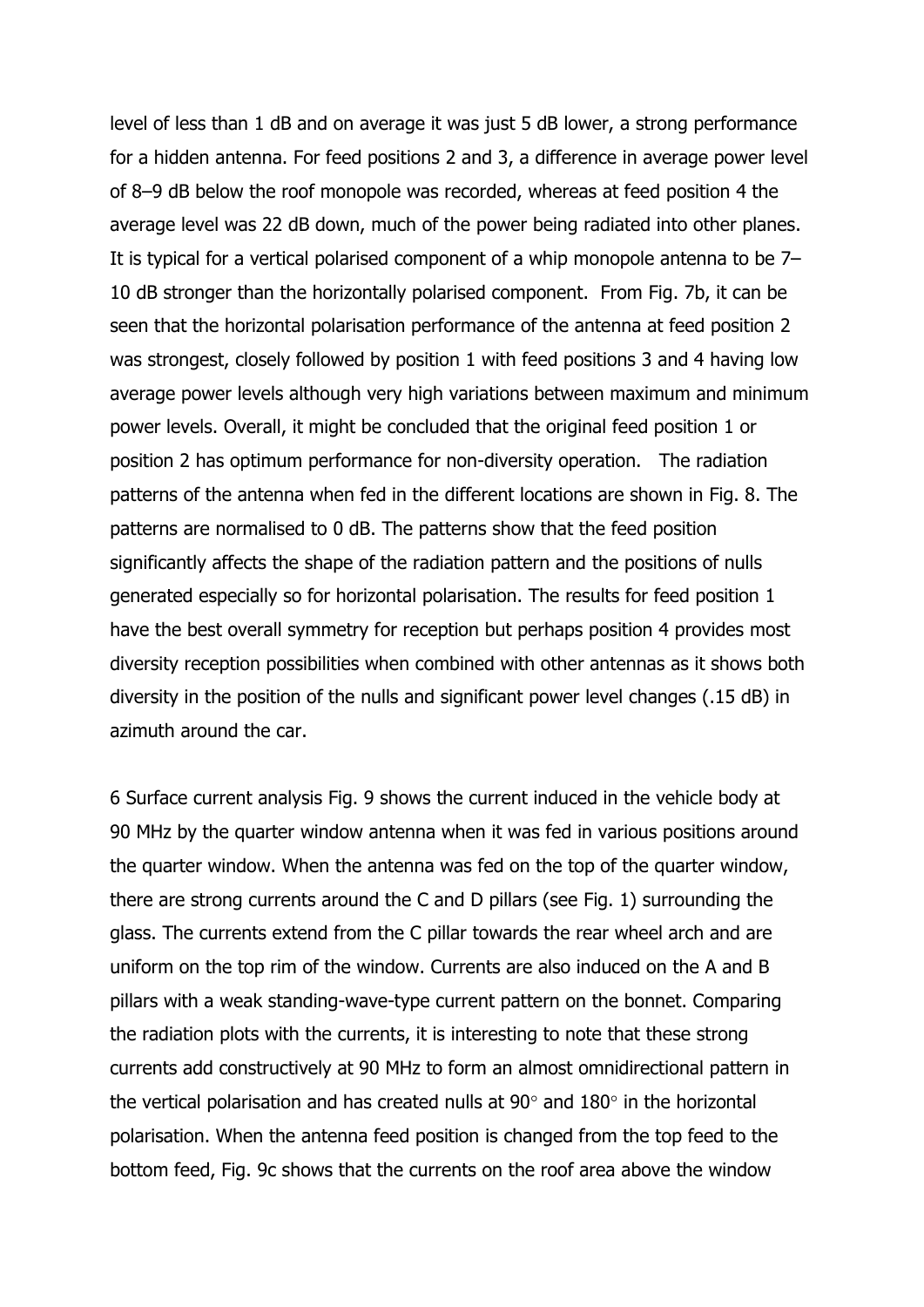were no longer uniform and that the surface currents do not extend to the wheel arch.



Fig. 7 Normalised power for various feed positions at 98 MHz a Vertical polarisation **b** Horizontal polarisation

Instead, there is a uniform current being induced at the bottom rim of the quarter window. This is expected as there should be high current flow around the region of the feed. The vertical radiation pattern remains somewhat omni-directional but the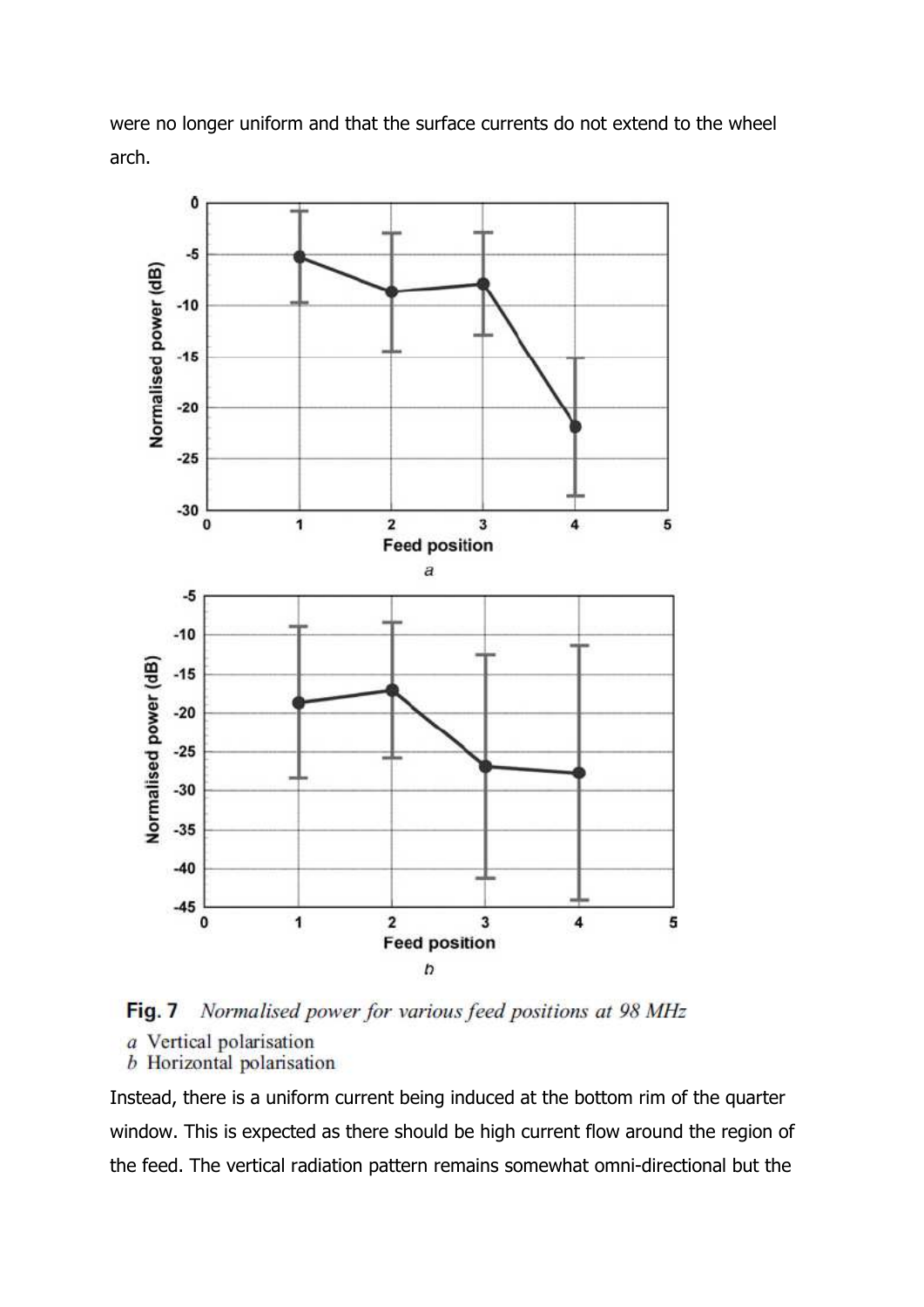pattern in the horizontal polarisation has an additional null at  $120^{\circ}$  and the nulls at  $90^\circ$  and  $180^\circ$  are shifted by about 20 $^\circ$  anti-clockwise. This change in current distribution around the aperture has resulted in a change in radiation pattern as expected. The current distribution when the antenna was fed on the C and D pillars are very different from that of the top and bottom fed positions. High current densities are not found on the A and B pillars, and the standing wave on the bonnet is not present (see Figs. 9b and d). This has created a different radiation plot from the case of the top and bottom feed configurations. This observation shows that currents on the pillars contribute to radiation in both horizontal and vertical polarisations.

### 7 Conclusion

The performance of a quarter-window-based hidden automotive antenna operating near 100 MHz has been analysed both for diversity operation and when used as a single antenna. The simulated radiation patterns were in reasonable agreement with those measured, although some nulls were not predicted and there were significant discrepancies in pattern levels of more than 10 dB at some angles.

Nevertheless, the simulations were certainly sufficiently accurate for initial antenna design and placement. It is extremely difficult to quantify the improvements made in predicting the radiation performance of the car antennas when a detailed body shell model is used as opposed to a simple planar panel model as the internal details also affect the simulations. A more advanced study yet to be completed shows that including the body detail provides a much closer agreement with measurements particularly in the prediction of nulls where the simplest model often fails to predict the majority of them. The antenna impedance is not significantly affected by the internal or external detail but depends heavily on the ability to model the environs of the feed including the simple non-RF connectors used between the amplifier and the glass. This issue remains to be addressed. In this case study, the matching and bandwidth of the antenna depend on the number of elements, with four elements giving acceptable performance with a return loss of better than 8 dB over the FM band. The position of the feed point and antenna orientation also affected the matching and bandwidth.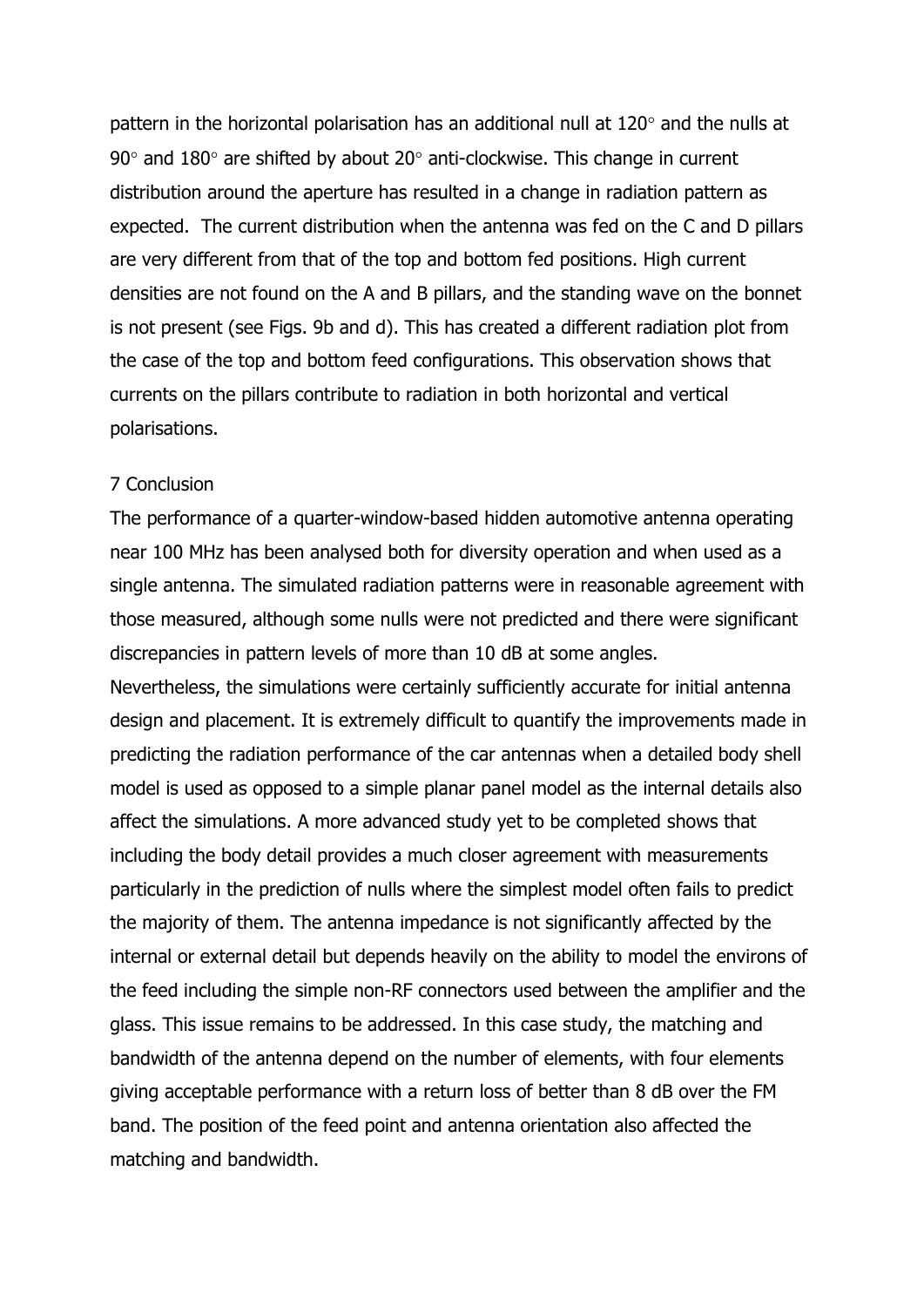

Fig. 8 Radiation pattern for various feed positions at 90 MHz

 $a$  Vertical polarisation<br> $b$  Horizontal polarisation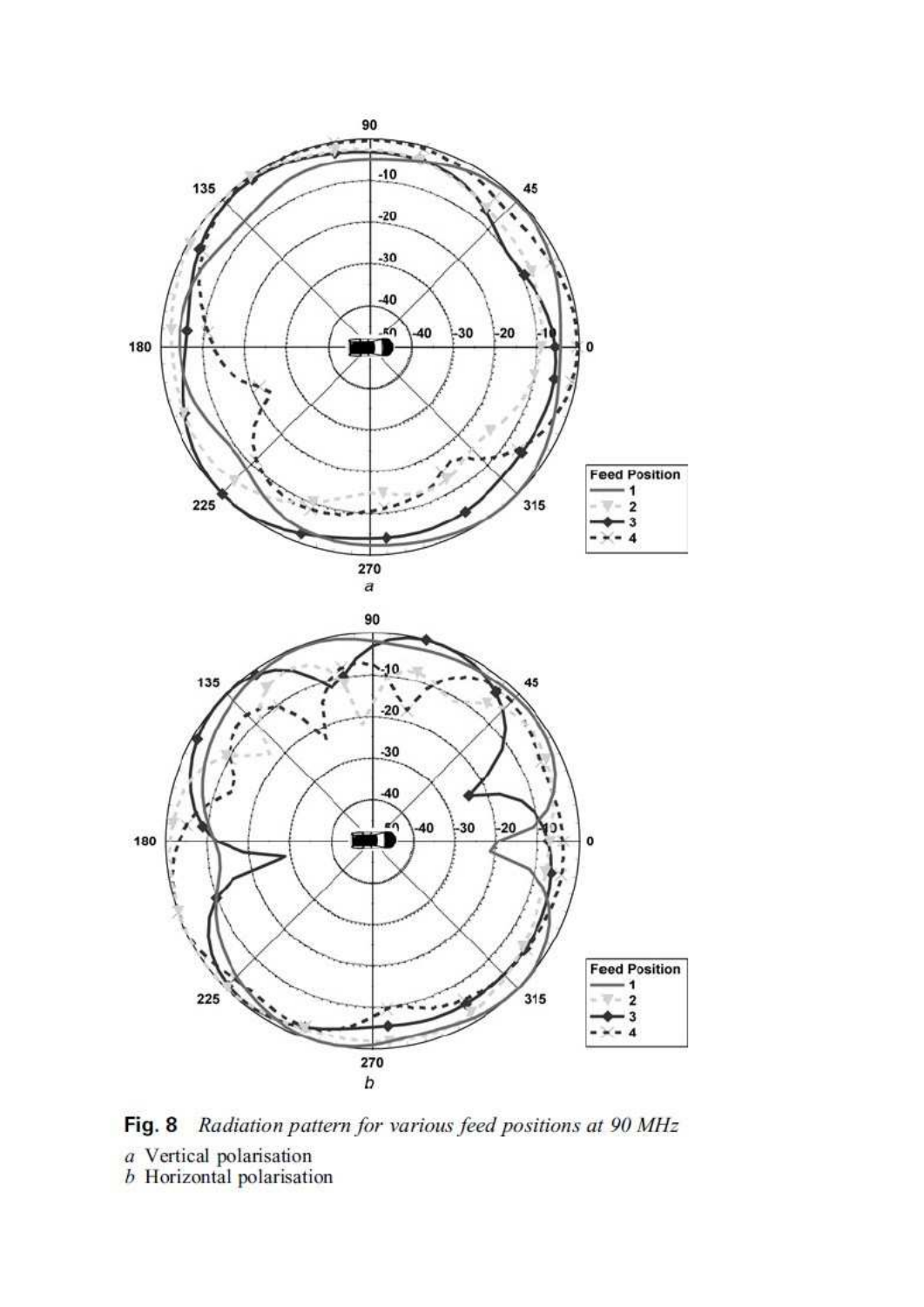



 $c$  Bottom

Measurements and simulations in the azimuth plane showed that feeding the antenna from the top of the car (roof) produced good overall performance as did feeding it from the D pillar at the rear of the car. The single antenna had an average gain just 5 dB lower than a roof-mounted quarter wave mast antenna, good for a hidden antenna. Turning the antenna over and feeding it from below resulted in much reduced sensitivity of about 10 dB, whereas feeding from the C pillar again resulted in lower gain but pattern diversity was enhanced, showing that diverse radiation patterns could be produced by changing the feed position. Overall simulations proved a valuable tool in antenna design and evaluation on the vehicle.

 $d \nC$  pillar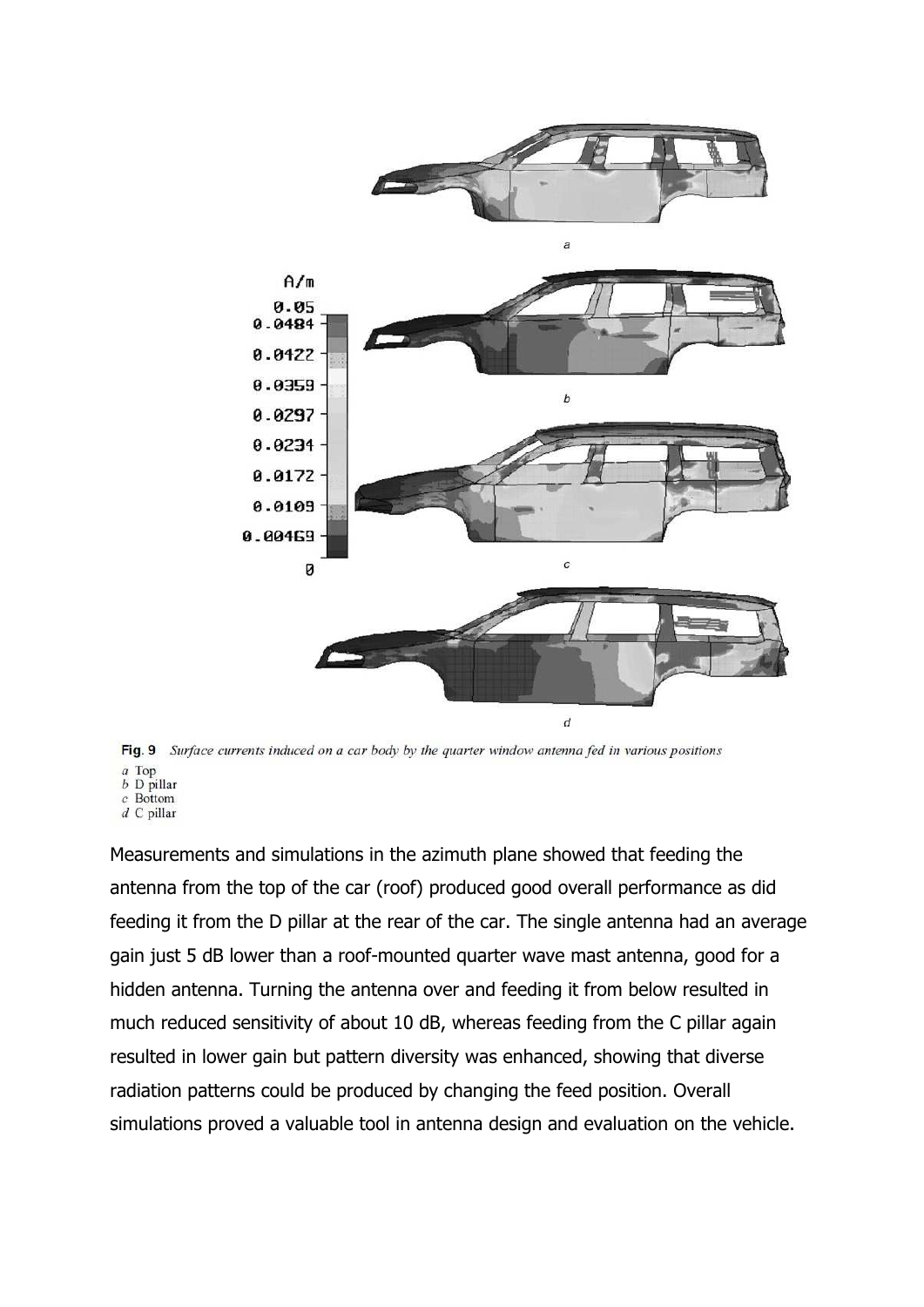### 8 Acknowledgments

The authors thank Volvo Cars, Sweden, and Harada Industries Ltd. for supplying CAD data and antenna measurements for this study.

9 References

1 Austin, B.A., and Najm, R.K.: 'Conformal on-glass vehicle antennas at VHF'. IEE Int. Conf. Antenna and Propag. (ICAP), 1993, vol. 2, pp. 900–903

2 Ehmann, R., Wagner, B., and Weiland, T.: 'Farfield calculations for car antennas at different locations', IEEE Trans. Magn., 1997, 33, (2), pp. 1508–1511

3 Abou-Jaoude, R., and Walton, E.K.: 'Numerical modelling of on-glass conformal automobile antennas', IEEE Trans. Antennas Propag., 1998, 46, (6), pp. 845–852 4 Walton, E.K., and Abou-Jaoude, R.: 'Annular slot windshield antenna', IEEE Trans. Veh. Technol., 1998, 47, (3), pp. 766–773

5 Jakobus, U.: 'Efficient techniques for modelling integrated windscreen antennas within the method of moments'. Millennium Conf. Antennas and Propag., Davos, Switzerland, April 2000, pp. 102–105

6 Batchelor, J.C., Langley, R.J., and Endo, H.: 'On-glass mobile antenna performance modelling', IEE Proc., Microw. Antennas Propag., 2001, 184, (4), pp. 233–238

7 Low, L., and Langley, R.J.: 'Modelling automotive antennas'. IEEE Antenna Propag. Int. Symp. 2004, vol. 3, pp. 3171–3174

8 Fujimoto, K., and James, J.R.: 'Mobile antenna system handbook' (Artech House, Norwood, MA, 1994)

9 Low, L., and Langley, R.J.: 'Single feed antenna with radiation pattern diversity', Electron. Lett., 2004, 40, (16), pp. 975–976

10 Low, L., and Langley, R.J.: 'Hidden automotive antenna performance and simulation', IEEE Trans. Antennas Propag., 2006, 54, (12), pp. 3707–3712 11 Ali, M., Yang, G., and Hwang, H.S.: 'Design and analysis of an R-shaped dualband planar inverted-F antenna for vehicular applications', IEEE Trans. Veh. Technol., 2004, 53, pp. 29–37

12 Clasen, G., and Langley, R.J.: 'Meshed patch antennas', IEEE Trans. Antennas Propag., 2004, 52, pp. 1412–1416